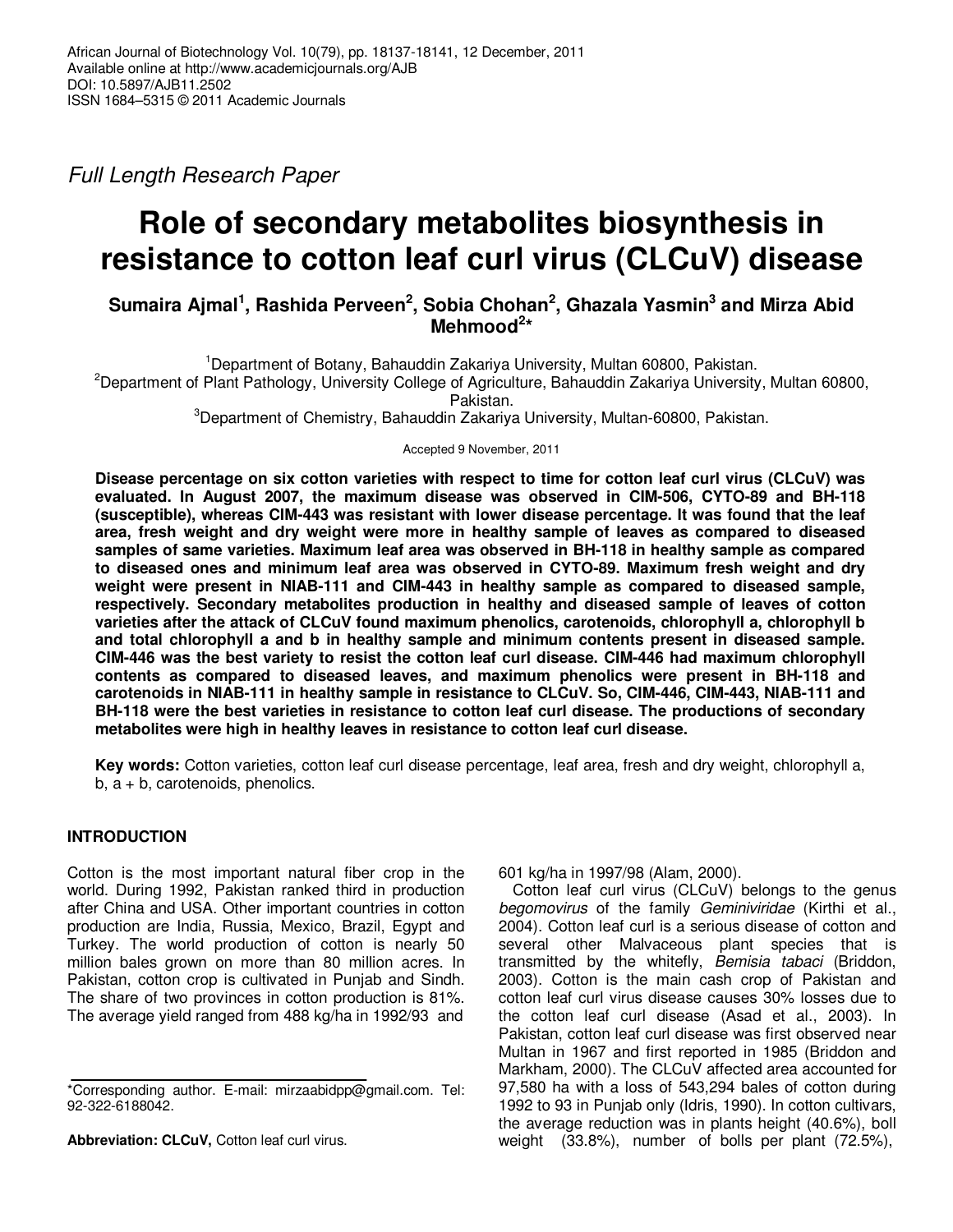ginning outturn (3.9%), and fiber length (0.7%) (Mahmood et al., 1996).

Plants have been known to produce a large number of secondary metabolites such as alkaloids, terpenoids, polyphenols, quinines and combined structures of these groups. The role of metabolites for plants is still under investigation (Yazaki, 2006).

 Secondary metabolites are not directly essential for basic photosynthesis or respiratory metabolism in plants (Theis and Lerdau, 2003), although they are the major component present in plants.

 They play a role in defense against herbivores, microbes, viruses or competing plants to attract pollinating or seed dispersing animals. They are important for the plant survival and reproductive fitness. They also protect plants from physical stresses like ultraviolet light and heat (Yazaki, 2006). Secondary metabolites mixture in high concentration provides a more effective protection against herbivores than a single compound or low diversity mixture in both low and high concentration (Castellanos and Garcia, 1997). Secondary metabolites represent adaptive characters that have been subjected to natural selection during evolution (Micheal, 2003).

 Those metabolites containing nitrogen and sulphur are essential for protein synthesis. Chlorophyll, carotenoids (CAR) and phenolics (PHE) are commonly studied metabolites of plant kingdom. Secondary metabolites synthesis increase under stress condition and is believed to protect the cellular structure oxidative damage (Buchanan et al., 2000).

 The soluble phenolics (PHE) produced by the phenylpropanoid or shikimate pathways are powerful antioxidant in plant tissues under stress (Dixon and Paiva, 1995).

Unfortunately, no study documents were found on the synthesis of these metabolites after the attack of CLCuV. Demain and Fang (2000) studied the secondary metabolites produced in nature that belongs to heterogeneous group and served as competitive weapons against microorganisms. Secondary metabolites can slow down the infection of pathogens and clean the immediate environment of competing microorganism's infections. Therefore, to establish the possible role of secondary metabolites in resistance development against CLCuV, this study was carried out to determine the varietals differences in cotton (Gossypium hirsutum L.) for the biosynthesis of phenolics, carotenoids and chlorophyll. The objectives of these studies were;1) To determine the varietals differences in cotton for the biosynthesis of soluble phenolics, chlorophylls and carotenoids 2) To determine the change in some diseased and healthy plants morphological characters such as leaf area, fresh and dry weight of leaves.

## **MATERIALS AND METHODS**

Six cotton varieties viz. CIM-443, CIM-506, CIM-446, NIAB-111, BH-118 and CYTO-89 were collected from CCRI Multan and

University of Agriculture Faisalabad. These were sown on May 16<sup>th</sup> in the experimental area of the Department of Plant Pathology, Central Cotton Research Institute (CCRI), Multan, during 2007 to 2008. These varieties seeds were not acid delinted and all agronomic practices were performed properly for healthy growth of plants. Each variety was sown in six lines with plant to plant distance 6 inches and row to row distance 30 inches.

Experiment was conducted in randomized complete block design with three replications. After two months of germination, leaves from healthy and diseased plants were taken separately from each line and data were recorded for the following parameters.

## **Physical parameters**

### **Disease (CLCuV) % on the infected plants**

From experimental plot, disease affected plants and total number of plants were counted to find out disease percentage by the following formula;

$$
Disease (%) = \frac{Infected plants}{Total plants} \times 100
$$

## **Fresh/dry weight of sample leaf**

Fresh and dry weight of sample leaves were weighed and noted.

## **Area of sample leaf**

Leaf area was measured with a leaf area machine.

#### **Biochemical parameters**

#### **Quantification of pigments**

The chlorophyll a and b were determined as follows; 0.25 g of leaf sample and added 10 ml 80% acetone ground in the presence of sand in pestle and mortar and filtered. The absorbance of extract was taken at 633 and 645 nm wavelength for chlorophyll a and b respectively. Chlorophyll a, b and total chlorophyll were calculated using the following formula described by Arnon (1949):

Chlorophyll a  $(mg/g) = [12.7(OD663)-2.69(OD645] \times V/1000 \times W]$ 

Chlorophyll b ((mg/g) = [22.9(OD645)-4.639(OD633] × v/1000 ×w

Total chlorophyll = chlorophyll  $a+$  chlorophyll b

Carotenoid was determined by measuring the aforementioned extract at 480 nm and calculated by formula described by Davies (1976):

Carotenoid  $(mg/g) = (A car / EM)$ 

Where A car =  $OD480 + 0.114$  (OD663) - 0.638 (OD645), and EM 100% = 2500. The OD indicates optical density; V, volume sample; W, weight of sample.

#### **Secondary metabolites**

#### **Total soluble phenolics**

Total soluble phenolics were determined by the method of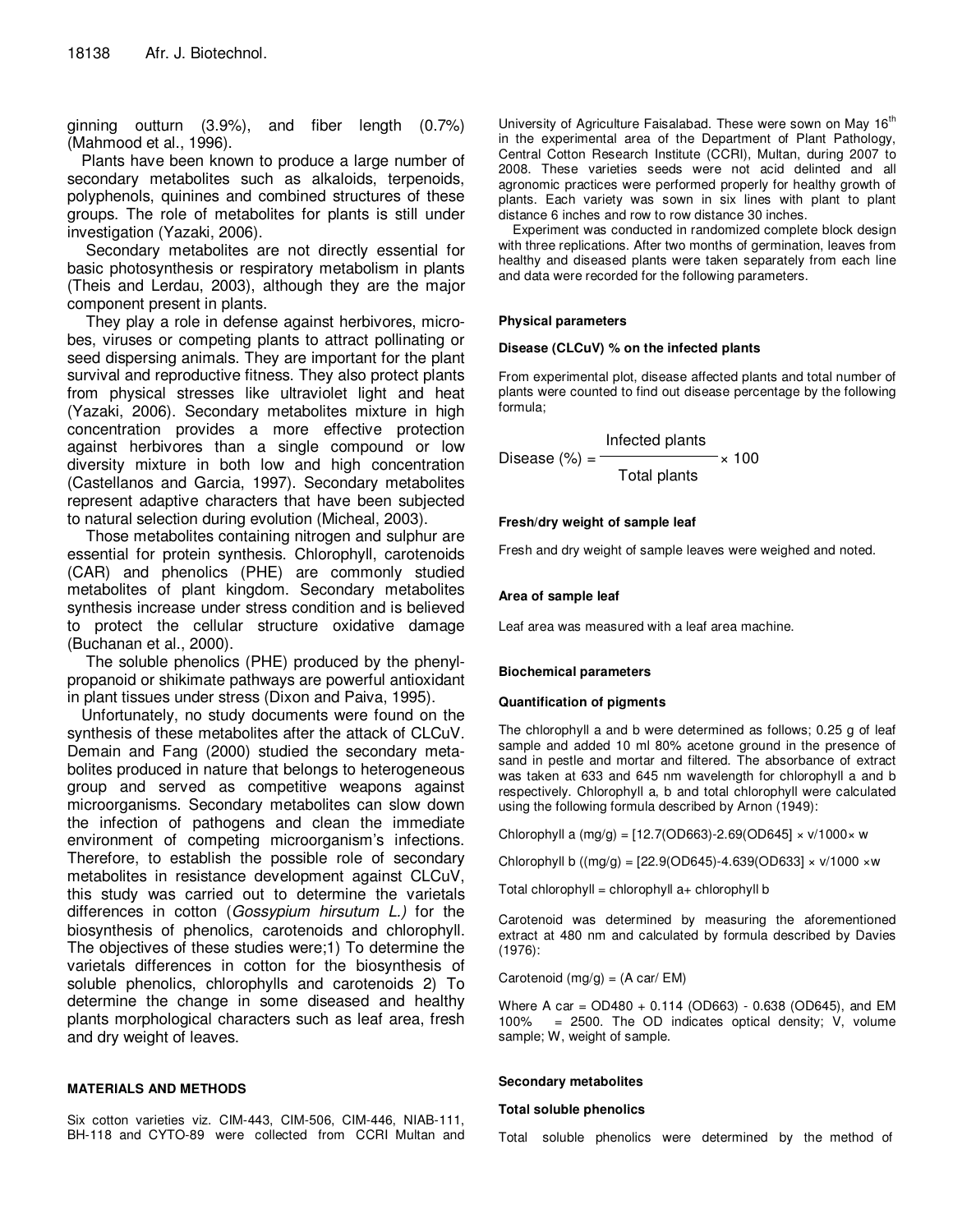| Variety         | Mean of<br>disease<br>$(\%)$ | Mean of<br>Leaf area<br>$\rm \left( cm^{2}\right)$ | Mean of fresh<br>weight<br>(g/plant) | Mean of dry<br>weight<br>(g/plant) | Mean of<br>chlorophyll (a)<br>content (mg/g) | Mean of<br>chlorophyll (b)<br>content (mg/g) | Mean of total<br>chlorophyll<br>content (mg/g) | Mean of<br>phenolics<br>(ug/g) | Mean of<br>carotenoids<br>(mg/g) |
|-----------------|------------------------------|----------------------------------------------------|--------------------------------------|------------------------------------|----------------------------------------------|----------------------------------------------|------------------------------------------------|--------------------------------|----------------------------------|
| <b>BH-118</b>   | 41.014 <sup>a</sup>          | $62.333^{a}$                                       | 69.286 <sup>c</sup>                  | $23.41^{\circ}$                    | $0.00883^{\circ}$                            | $0.00816^{\circ}$                            | $0.0162^e$                                     | $0.3068^{\text{a}}$            | $0.068^{\text{a}}$               |
| CYTO-89         | $40.60^{ab}$                 | $46.167^{\circ}$                                   | 75.36 <sup>ab</sup>                  | $25.10^{6}$                        | $0.014^c$                                    | $0.0326^{\circ}$                             | $0.043^{\circ}$                                | $0.2698^{ab}$                  | $0.0425^{\circ}$                 |
| <b>NIAB-111</b> | 39.42 <sup>abc</sup>         | 48 <sup>b</sup>                                    | $77.0266^a$                          | $25.13^{b}$                        | $0.02016^{b}$                                | $0.0326^{\circ}$                             | $0.053^{b}$                                    | $0.1937^{bc}$                  | $0.0715^a$                       |
| CIM-506         | 37.85 <sup>bc</sup>          | 48.583 <sup>p</sup>                                | $72.467^b$                           | $27.335^{a}$                       | $0.01483^c$                                  | $0.0123^c$                                   | $0.0272^d$                                     | $0.1959^{bc}$                  | $0.01482^e$                      |
| CIM-446         | $37.25^{\circ}$              | 56.333 <sup>ab</sup>                               | 72.421 <sup>b</sup>                  | $27.245^a$                         | $0.04416^a$                                  | $0.063^{\text{a}}$                           | $0.1072^a$                                     | $0.2637^{ab}$                  | $0.0563^{\circ}$                 |
| CIM-443         | 33.68 <sup>d</sup>           | 56.083 <sup>ab</sup>                               | 74.303 <sup>ab</sup>                 | $24.94^{b}$                        | $0.01916^{p}$                                | $0.031^{b}$                                  | $0.049^{b}$                                    | $0.1927^c$                     | $0.0485^{\circ}$                 |
| LSD value       | 2.8084                       | 10.04887                                           | 2.87622                              | .9498                              | 0.002148                                     | 0.0022                                       | 0.00613                                        | 0.084787                       | 0.003618                         |

**Table 1.** Mean of different secondary metabolites in different cotton varieties.

Julkenen-Titto (1985). Fresh material (0.05 g) was ground in 1 ml 80% acetone at 50°C for 1 h. This was centrifuged and supernatant were taken in microfuge tubes and then stored at –20°C. An aliquot (100 µL) was taken and diluted in 2 ml distilled water into 10 ml test tubes. Furthermore, 1 ml of Folin-ciocalteu and phenol reagent were added and shaken vigorously, after which it was immediately added with 5 ml of 20%  $Na<sub>2</sub>CO<sub>3</sub>$  and volume made to 10 ml, and then vortexed vigorously for 5 to 10 s. After 20 min, absorbance was measured at 750 nm using spectrophotometer set at zero using 80% acetone.

#### **Statistical analysis**

Various treatments' means were compared by applying Duncan's multiple range (DMR) test at 0.05-level ofsignificance (Steel and Torrie, 1980).

## **RESULTS**

## **CLCuV disease percentage on the infected plants**

The maximum mean disease percentage (41.014) was observed in BH-118 followed by CYTO-89 and NIAB-111 (Table 1), while the minimum mean disease percentage (33.68) was in CIM-443, a resistant variety.

 The rest of the varieties, CIM-506 and CIM-446, were also affected by CLCuV disease. The maximum disease was observed in August and the minimum was in July. All the means were statistically significant.

# **Leaf area of sample leaf (cm<sup>2</sup>)**

There was a significant difference in the leaf area of healthy and diseased plants. There was highly significant difference among the varieties with respect to effect of disease on leaf area of the cotton varieties.

 Disease reduced the leaf area of the cotton. The maximum mean value of leaf area was 62.333 cm<sup>2</sup> in BH-118 and minimum was 46.16 cm<sup>2</sup> in CYTO-89 (Table 1). Maximum mean value showed that the leaf area was reduced in this variety. The minimum mean value was in CYTO-89, which was less susceptible to disease. The rest of the varieties were statistically nonsignificant.

## **Fresh weight of sample leaf (g/plant)**

The maximum mean value was 77.02 g in NIAB-111 and lower value was 69.286 g in BH-118, which showed that there was a significant difference in fresh weight of leaves in NIAB-111 as compared to the control (Table 1). There was also a minimum difference in fresh weight of healthy and diseased sample of BH-118 (Table 2).

## **Dry weight of sampled leaves (g/plant)**

The dry weight of diseased leaves was less than healthy leaves (Table 2). This might be due to lower water contents and lower leaf area than the healthy sample. The maximum mean value 27.335 and 27.245 g was observed in CIM-506 and CIM- 446. Minimum mean was 23.41 g in BH-89 (Table 1). Dry weight of diseased leaves of BH-118 was less, which showed that BH-118 was a susceptible variety.

# **Chlorophyll a content (mg/g of fresh weight)**

Chlorophyll a content was more in all healthy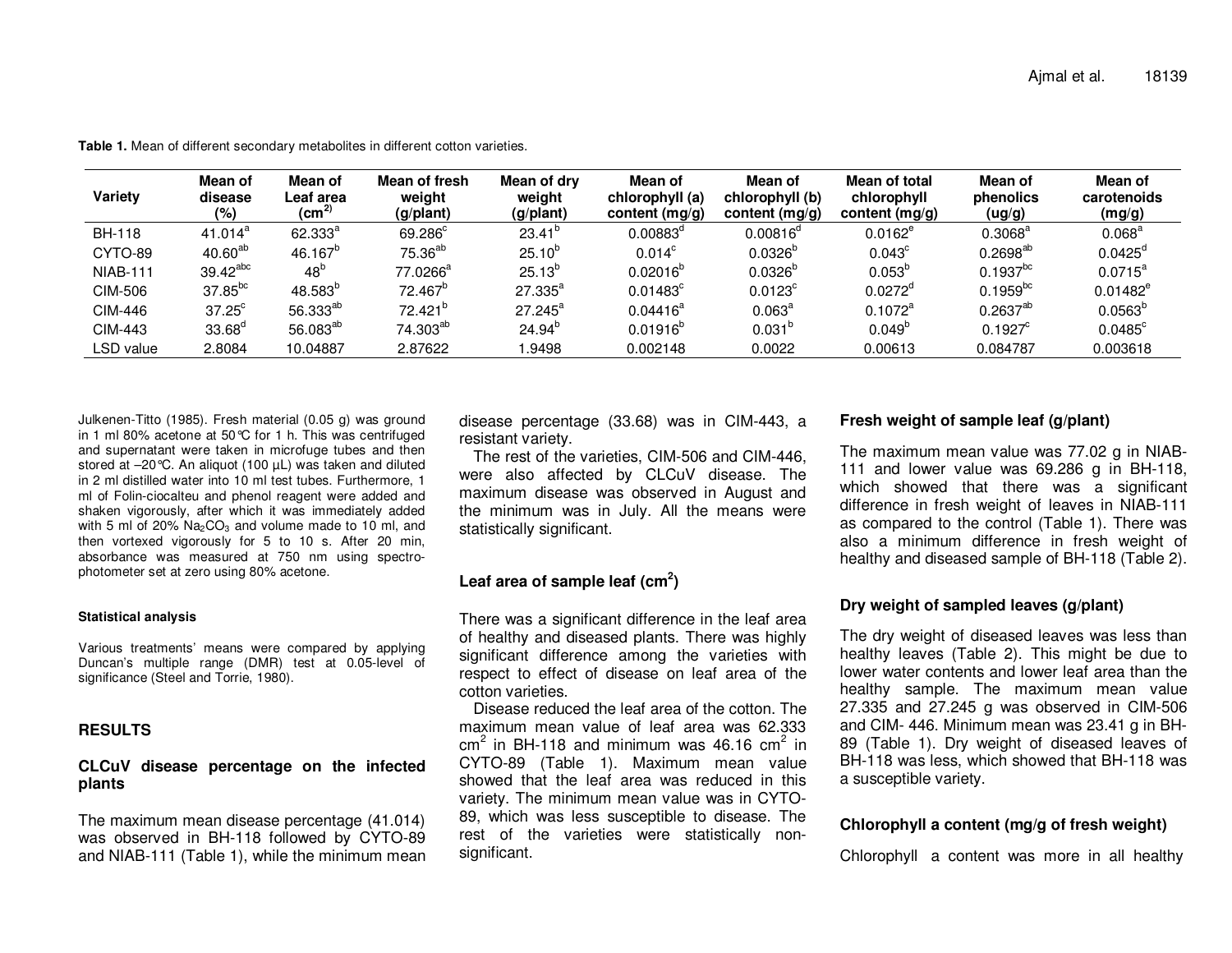Table 2. Mean of different secondary metabolites in diseased and healthy leaves of different cotton varieties. Means sharing same letters are statistically similar at 5% probability.

| Mean of leaves  | ∟eaf area            | Fresh weight      | Dry weight       | Chlorophyll (a) content | Chlorophyll (b) content   | Total chlorophyll content | <b>Phenolics</b> | <b>Carotenoids</b> |
|-----------------|----------------------|-------------------|------------------|-------------------------|---------------------------|---------------------------|------------------|--------------------|
| Healthy leaves  | 59.7222 <sup>a</sup> | $75.511^{\circ}$  | $26.785^{\circ}$ | $0.026611^{\mathrm{a}}$ | $0.042111^\text{\tiny a}$ | 0.06833°,                 | 0.3077           | $0.061277^{\circ}$ |
| Diseased leaves | 46.111               | .443 <sup>6</sup> | $24.275^{\circ}$ | 0.013777                | $0.017833^{\circ}$        | $0.030138^{\circ}$        | $0.1498^\circ$   | 0.039277           |
| LSD value       | 5.80172              | .66059            | 1257             | 0.00124                 | 0.00132                   | 0.003542                  | 0.0489           | 0.002089           |

leaves sample as compared to CLCuV affected leaves (Table 2). The maximum mean value was 0.04416 mg/g in CIM-446, while the minimum mean value was 0.0083 mg/g in BH-118 (Table 1). Chlorophyll a content was higher in CIM-446 (resistant) and minimum in BH-118 (susceptible) variety.

# **Chlorophyll b content (mg/g of fresh weight)**

There was difference in chlorophyll b contents in diseased sample as compared to healthy leaves in two way interactions. The chlorophyll b content was more in healthy leaves as compared to diseased leaves (Table 2). The maximum mean value of chlorophyll b was 0.063 mg/g in CIM-446 and the minimum mean value was 0.008 mg/g in BH-118 (Table 1), which meant that the chlorophyll b was maximum in CIM-446 healthy sample as compared to diseased while the minimum in BH-118 as compared to the diseased sample.

# **Total chlorophyll contents**

Total chlorophyll contents was highly significant in individual effect of variety and type which means that there was difference in chlorophyll contents of healthy and diseased samples. The total chlorophyll content was more in healthy as compared to

diseased sample (Table 2). The maximum mean value was 0.107 mg/g in CIM-446 and minimum mean value was 0.01625 mg/g in BH-118 revealed that the total chlorophyll content was minimum in BH-118 and high content was present in CIM-446 (Table 1).

 There was maximum total chlorophyll in healthy sample of CIM-446 as compared to diseased and minimum content was present in BH-118.

## **Total soluble phenolics (µg/g fresh weight)**

The maximum phenolics mean was  $0.084 \mu g/g$  in BH-118 and minimum value was 0.1427 µg/g in CIM-443. This revealed that phenolic content was maximum in BH-118 in healthy sample as compared to diseased and it was found minimum in CIM-443 (Table 1).

 Phenolics compounds did not play any role in resistance against CLCuV.

# **Carotenoid contents (mg/g)**

The maximum mean value was 0.0715 mg/g in CIM-446 and minimum mean value was 0.0148 mg/g in CIM-506, which showed that maximum carotenoids was present in CIM-446 in healthy sample and minimum content was in CIM-506. The rest of varieties were found statistically similar (Table 1).

# **DISCUSSION**

Studies on physiological and biochemical parameters of cotton were carried out. Cotton shows symptoms of disease (cotton leaf curl virus disease) such as leaf curling and enation of veins. Disease percentage of different cotton varieties in different dates against CLCuV was evaluated. In August, the maximum disease was observed on different cotton varieties. CIM-443 had lower disease percentage so; it is a resistant variety, while BH-118 and CYTO-89 were susceptible varieties. While studying the effect of disease on leaf area, fresh and dry weight of leaves of cotton, it was found that the leaf area, fresh weight and dry weight were greater in healthy sample of leaves as compared to diseased sample. Maximum leaf area was observed in BH-118 in healthy sample as compared to diseased and minimum leaf area was observed in CYTO-89. Maximum fresh weight was present in NIAB-111 in healthy sample as compared to diseased sample. Maximum dry weight was present in CIM-506 as compared to diseased sample.

 In order to determine the secondary metabolites effect on healthy and disease sample of leaves of cotton after the attack of CLCuV, various values were evaluated. It was found that maximum phenolics, carotenoids, chlorophyll a, chlorophyll b and total chlorophyll were present in healthy sample and minimum contents present in diseased sample after the attack of CLCuV. CIM-